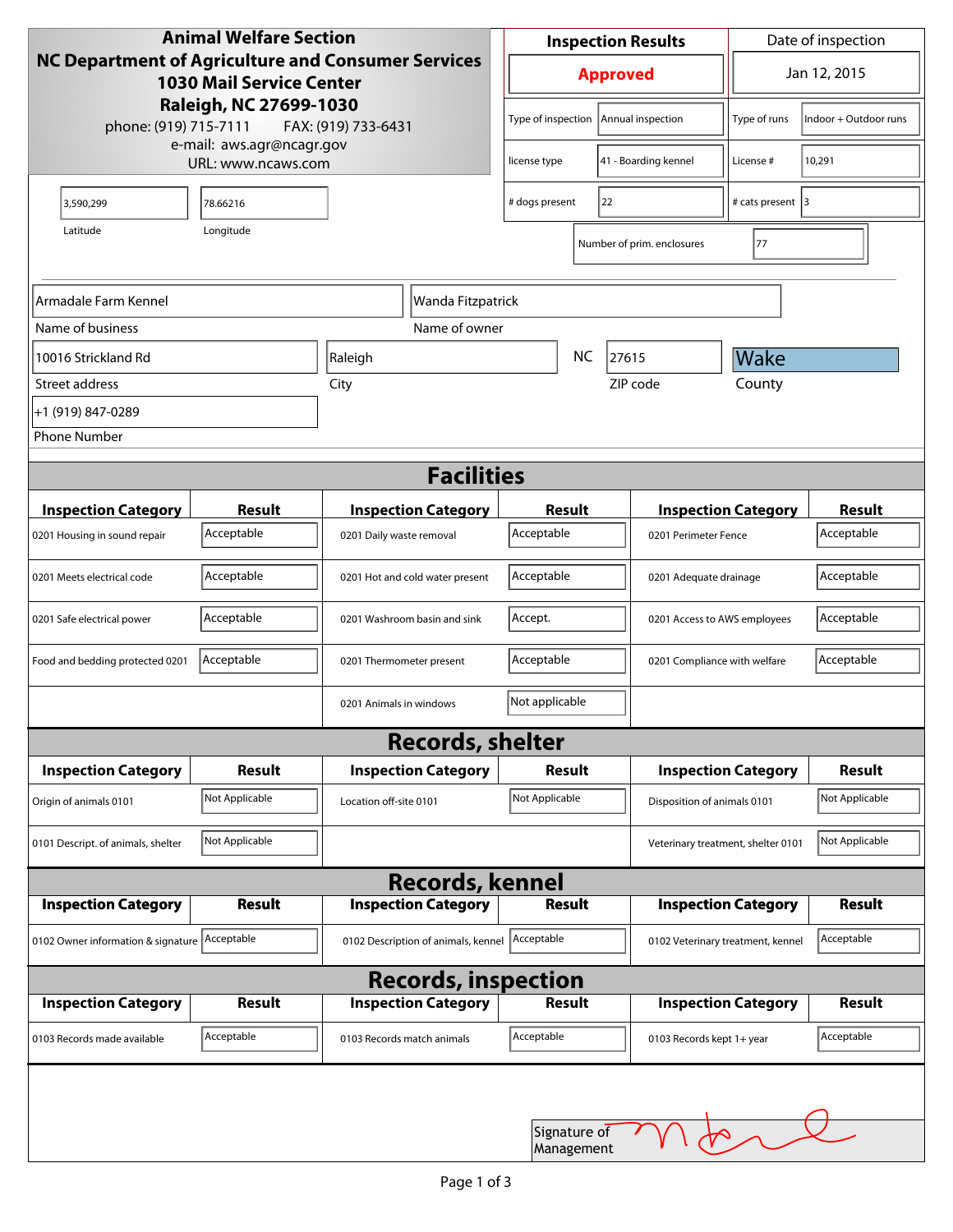| <b>Animal Welfare Section, NCDA&amp;CS</b> |                |                                                             | <b>Inspection Results</b> |                                    | Date of inspection |                |  |  |
|--------------------------------------------|----------------|-------------------------------------------------------------|---------------------------|------------------------------------|--------------------|----------------|--|--|
| Inspection Report, continued               |                |                                                             | <b>Approved</b>           |                                    | Jan 12, 2015       |                |  |  |
|                                            |                |                                                             |                           |                                    |                    | <b>NC</b>      |  |  |
| Armadale Farm Kennel                       |                | Wanda Fitzpatrick                                           |                           | Raleigh                            |                    |                |  |  |
| <b>Indoor facilities</b>                   |                |                                                             |                           |                                    |                    |                |  |  |
| <b>Inspection Category</b>                 | Result         | <b>Inspection Category</b>                                  | Result                    | <b>Inspection Category</b>         |                    | Result         |  |  |
| 0202 Ambient temperature, indoor           | Acceptable     | 0202 Ventilation, indoor                                    | Acceptable                | 0202 Lighting, indoor              |                    | Acceptable     |  |  |
| 0202 Imperv./Sanitary surf., indoor        | Acceptable     | 0202 Drainage, indoor                                       | Acceptable                |                                    |                    |                |  |  |
| <b>Outdoor facilities</b>                  |                |                                                             |                           |                                    |                    |                |  |  |
| <b>Inspection Category</b>                 | Result         | <b>Inspection Category</b>                                  | Result                    | <b>Inspection Category</b>         |                    | <b>Result</b>  |  |  |
| 0203 Impervious surfaces, outdoor          | Acceptable     | 0203 Housing, 1 per animal                                  | Acceptable                | 0203 Protection from elements      |                    | Acceptable     |  |  |
| 0203 Owner advised, outdoor                | Acceptable     | 0203 Drainage, outdoor                                      | Acceptable                |                                    |                    |                |  |  |
| <b>Primary enclosures</b>                  |                |                                                             |                           |                                    |                    |                |  |  |
| <b>Inspection Category</b>                 | Result         | <b>Inspection Category</b>                                  | Result                    | <b>Inspection Category</b>         |                    | <b>Result</b>  |  |  |
| 0204 Drainage prev. cross contam.          | Acceptable     | 0204 Fence height >= 5 feet                                 | Acceptable                | 0204 1:10 ratio, person: human     |                    | Acceptable     |  |  |
| 0204 Surf. impervious to moisture          | Acceptable     | 0204 Enclosure is escape proof                              | Acceptable                | 0204 Cats, $>=$ 4 sq. ft. / adult  |                    | Acceptable     |  |  |
| 0204 Prevent contact with wood             | Acceptable     | 0204 Solid resting surface                                  | Acceptable                | 0204 Cats, $<= 12$ / enclosure     |                    | Acceptable     |  |  |
| 0204 Enclosures in sound repair            | Not Acceptable | 0204 Cats, raised resting surface                           | Acceptable                | 0204 Cats, 1 litter pan / 3 adults |                    | Acceptable     |  |  |
| 0204 Size of enclosure                     | Acceptable     | 0204 Dogs, supervision if > 4                               | Acceptable                |                                    |                    |                |  |  |
|                                            |                | <b>Feeding</b>                                              |                           |                                    |                    |                |  |  |
| <b>Inspection Category</b>                 | <b>Result</b>  | <b>Inspection Category</b>                                  | <b>Result</b>             | <b>Inspection Category</b>         |                    | <b>Result</b>  |  |  |
| 0205 Feeding, 1x / day, adult              | Acceptable     | 0205 Feeding, 1 bowl / adult                                | Acceptable                | 0205 Feeding, commercial food      |                    | Acceptable     |  |  |
| 0205 Feeding, bowl in good repair          | Acceptable     | 0205 Feeding, quality food                                  | Acceptable                | 0205 Feeding, bowl is protected    |                    | Acceptable     |  |  |
| 0205 Feeding, 2x / day, young              | Acceptable     |                                                             |                           |                                    |                    |                |  |  |
|                                            |                | <b>Watering</b>                                             |                           |                                    |                    |                |  |  |
| <b>Inspection Category</b>                 | <b>Result</b>  | <b>Inspection Category</b>                                  | <b>Result</b>             |                                    |                    |                |  |  |
| 0206 Watering, continuous access           | Acceptable     | 0206 Watering, bowl in good repair                          | Acceptable                |                                    |                    |                |  |  |
|                                            |                | <b>Sanitation/Employees/Classification &amp; Separation</b> |                           |                                    |                    |                |  |  |
| <b>Inspection Category</b>                 | <b>Result</b>  | <b>Inspection Category</b>                                  | <b>Result</b>             | <b>Inspection Category</b>         |                    | <b>Result</b>  |  |  |
| 0207 Waste removal 2x / day                | Acceptable     | 0207 Grounds overgrown                                      | Acceptable                | 0207 Young given social interact.  |                    | Not Applicable |  |  |
| 0207 Animals removed while clean           | Acceptable     | 0207 Pest Control                                           | Acceptable                | 0207 Species separated             |                    | Acceptable     |  |  |
|                                            |                |                                                             | Signature of<br>Managemen |                                    | $\angle$           |                |  |  |